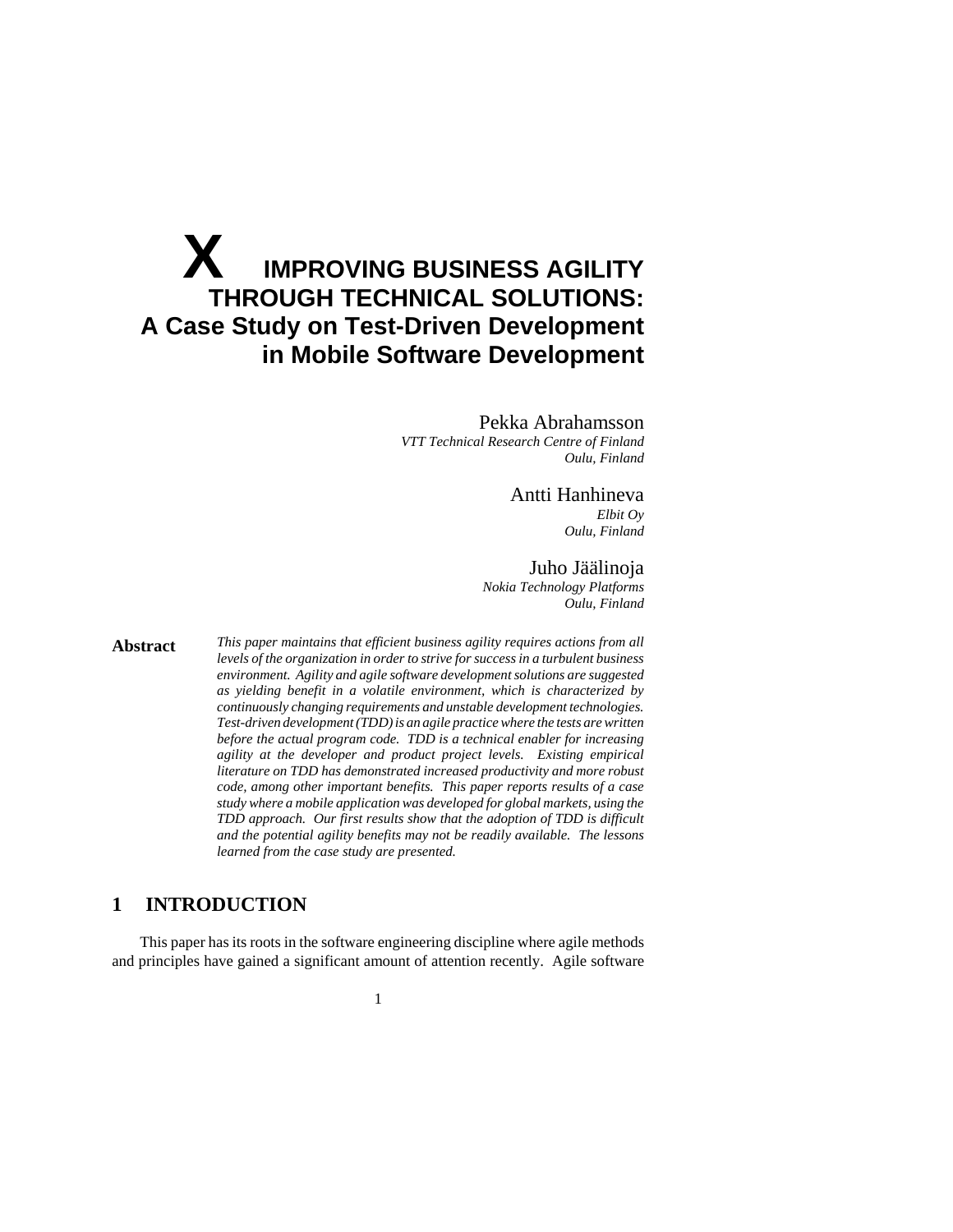development ideas can be traced back as early as the 1960s and even beyond (Larman and Basili 2003). Since the mid-1990s, several methods have been proposed to meet the needs of the turbulent business environment (for an overview of the existing methods, see Abrahamsson et al. 2002; Boehm and Turner 2003). Empirical evidence is scarce but quickly emerging. Abrahamsson et al. (2003) present the evolutionary path of agile software development methods and propose that the software engineering and information systems fields have, independently of each other, approached similar conclusions on the state of IS/SE development. The existing methods, to a certain extent, are idealized views, holding a strong prescriptive orientation, on how software and systems should be constructed. The agile movement seeks to provide an alternative view on software development through a set of values and principles (for details, see www.agilemanifesto.org).

The mobile telecommunications industry has shown itself to be comprised of a highly competitive, uncertain, and dynamic environment (Lal et al. 2001). Agile software development solutions can be seen as providing a good fit for the mobile environment, with its the high volatility and tough time-to-market needs. Mobile applications are generally quite small and the majority of them are developed by small software teams. Organizations operating in this type of business environment need to react rapidly to changing market needs. The efforts of organizations attempting to increase their responsiveness will fall short if agility is not pursued at all levels of the organization, including partnered or collaborative development at the interorganizational level. If organizational structures do not support rapid information sharing and short feedback cycles, agility benefits are not achieved. Indeed, a number of organizations are keenly interested in adopting some set of agile practices and principles for use. Testdriven development (TDD) is one of several agile practices. It has become popular with the introduction of the eXtreme Programming (Beck 1999) method. The aim of TDD is to offer agility benefits through an automated unit test suite and more robust code. Extensive automation is required, since agile principles promote common code ownership and expect the system to be always running. Other important benefits have also been suggested. Empirical evidence regarding the application of TDD in different environments is still thin.

This paper reports results from a case study where a mobile application was developed for global markets in a close-to-industry setting, using the controlled case study approach (Salo and Abrahamsson 2004) as the research method. The development team was very successful in achieving the business target. Yet, they applied the TDD approach with poor results. Only 7.8 percent of the code had associated unit tests. While the results remain inconclusive with regard to concrete benefits of TDD, the lessons learned from this case study bear important implications for developers and business managers. These implications are addressed.

The remainder of the paper is organized as follows. The next section introduces briefly the test-driven development approach including a review of the existing empirical body of evidence. This is followed by the description of the empirical research design. The fourth section presents the results of the empirical case, which is followed by discussion on the implications of the results and lessons learned.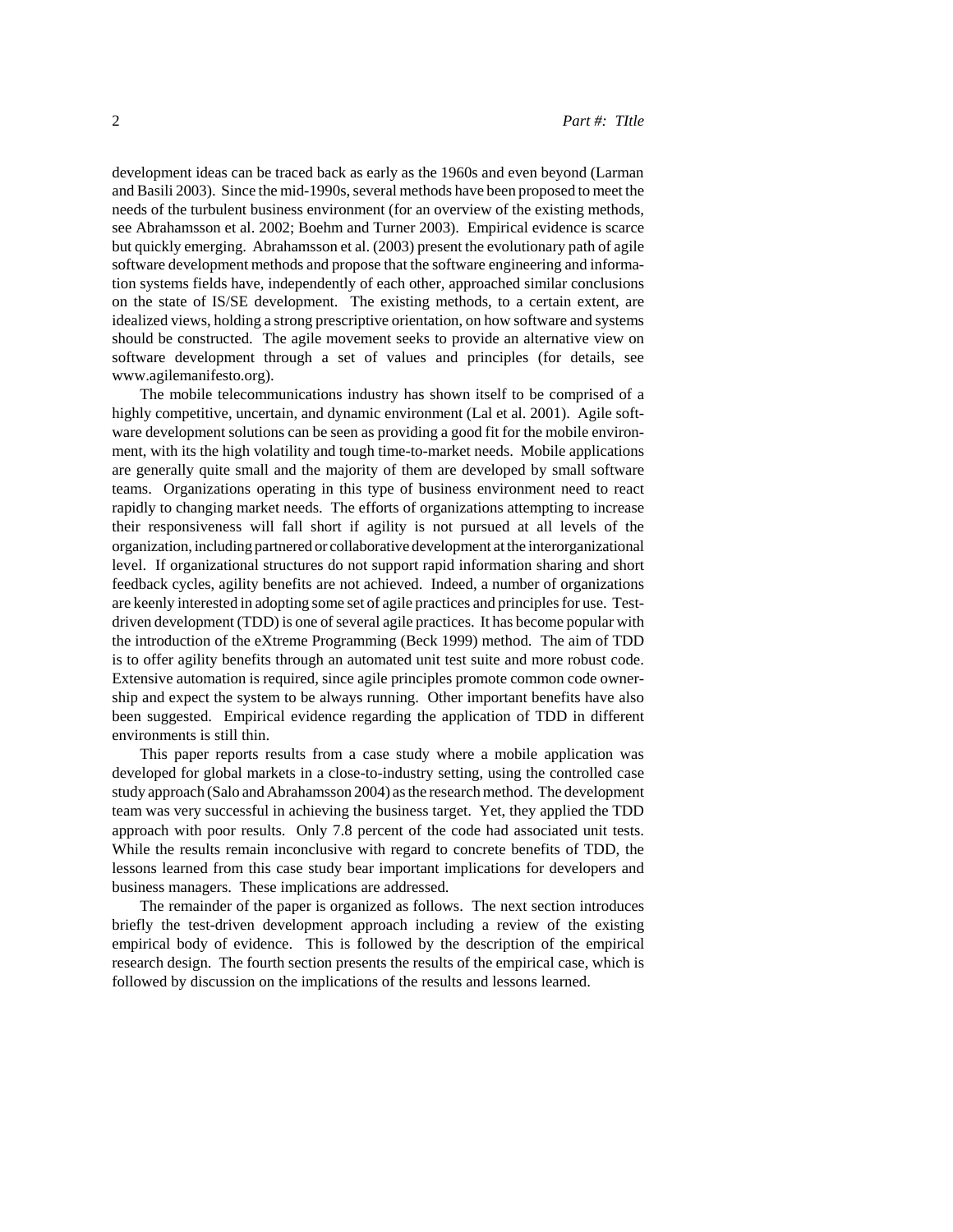# **2 TEST-DRIVEN DEVELOPMENT**

Test-driven development is a programming technique where tests are written before the actual program code (Astels 2003). TDD is an incremental process (Figure 1). First a test is added and then the code to pass this test is written. When the test is passed the code is refactored. Refactoring is a process of making changes to existing, working code without changing its external behavior (Fowler 1999), i.e., the code is altered for the purposes of commenting, simplicity, or some other quality aspect. This cycle is repeated until all of the functionality is implemented.

The practitioner literature on TDD (e.g., Astels 2003; Beck 2003) identifies several potential benefits that can be gained by the application of the programming technique. These benefits are

- Give the developer confidence that the created code works
- Allow efficient refactoring through an extensive safety net
- Enable fast debugging through a test suite that helps to pinpoint defects
- Improve software design by producing less coupled and more cohesive code



*Figure 1.* Steps in Test-Driven Development (adapted from Astels 2003; Beck 2003)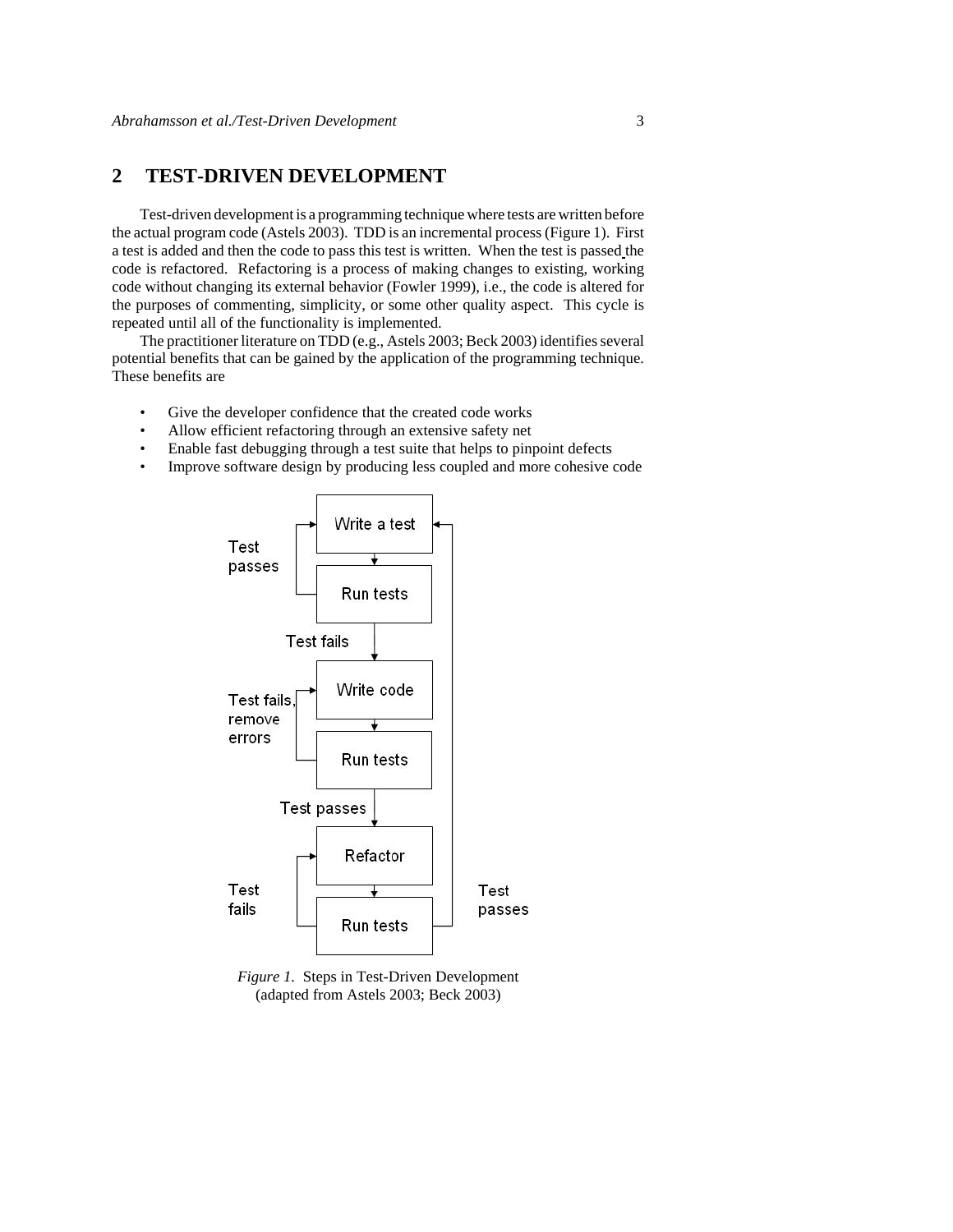- Enable safer changes
- Create up-to-date documentation on the code
- Help developers avoid over-engineering by setting a limit on what needs to be implemented

Every time the tests pass, the developer gets a small dose of positive feedback, making the programming more fun. The unit tests in TDD have three distinct parts: setup, exercise the functionality, and check for postconditions (Astels 2003). The tests are collected into test classes to make running and maintaining the tests easier. TDD relates to refactoring in two ways: after the code is written, the refactoring is used to clean up the code, and when refactoring, the extensive test set built with TDD helps the developer gain certainty that the refactoring did not break the system.

According to quantitative data from recent studies (Edwards 2004; George and Williams 2003; Langr 2001; Maximilien and Williams 2003; Müller and Hagner 2002; Pancur et al. 2003; Williams et al. 2003; Ynchausti 2001), TDD appears to produce higher quality systems but also to increase the development time. A high test coverage is easier to achieve with TDD than with the traditional techniques. TDD forces developers to write unit tests, because the tests are such an essential part of the development that they cannot be left out. The empirical evidence found in the literature shows that the amount of tests in TDD varies from 50 percent less test code than production code to 50 % more test code than production code.

Table 1 summarizes the quantitative empirical body of evidence on test-driven development. Table 1 is divided into five columns, based on the type of finding: TDD versus traditional testing, productivity, quality, test coverage, and ratio of production code versus test code.

Qualitative data from TDD studies (Barriocanal and Urban 2002; Beck 2001; Edwards 2004; George and Williams 2004; Jeffries 1999; Langr 2001; Kaufmann and Janzen 2003; Maximilien and Williams 2003; Müller and Hagner 2002; Pancur et al. 2003; Rasmusson 2003; Williams et al. 2003; Ynchausti 2001) indicate that the test suite produced brings value a system throughout its lifetime. This is due to the fact that the changes are safer to implement in any phase of the system's life cycle. TDD also changes manual debugging to the more-structured task of writing tests. However, TDD is not easy; many developers have prejudices against the practice.

Empirical literature shows that TDD is difficult to use and that it increases the workload of developers, causing them to write less-functional code. These prejudices can be fought with training and support, especially in the beginning of the adoption of TDD. If support is not provided, it is likely that the TDD practice will not work. It also seems that TDD is not suitable for all kinds of development environments; it is highly dependent on the testing framework and requires that the developers using it be motivated and skilled.

Table 2 summarizes the qualitative empirical body of evidence on test-driven development. The first column in Table 2 indicates if a particular finding provides qualitative support (i.e., symbol " $\uparrow$ ") for the application of TDD. Symbol " $\downarrow$ ," on the other hand, indicates that the finding offers qualitative evidence against TDD. An empty space refers to "neither." This means that a particular finding provides a deeper understanding on a particular aspect with respect the use of TDD in certain environments.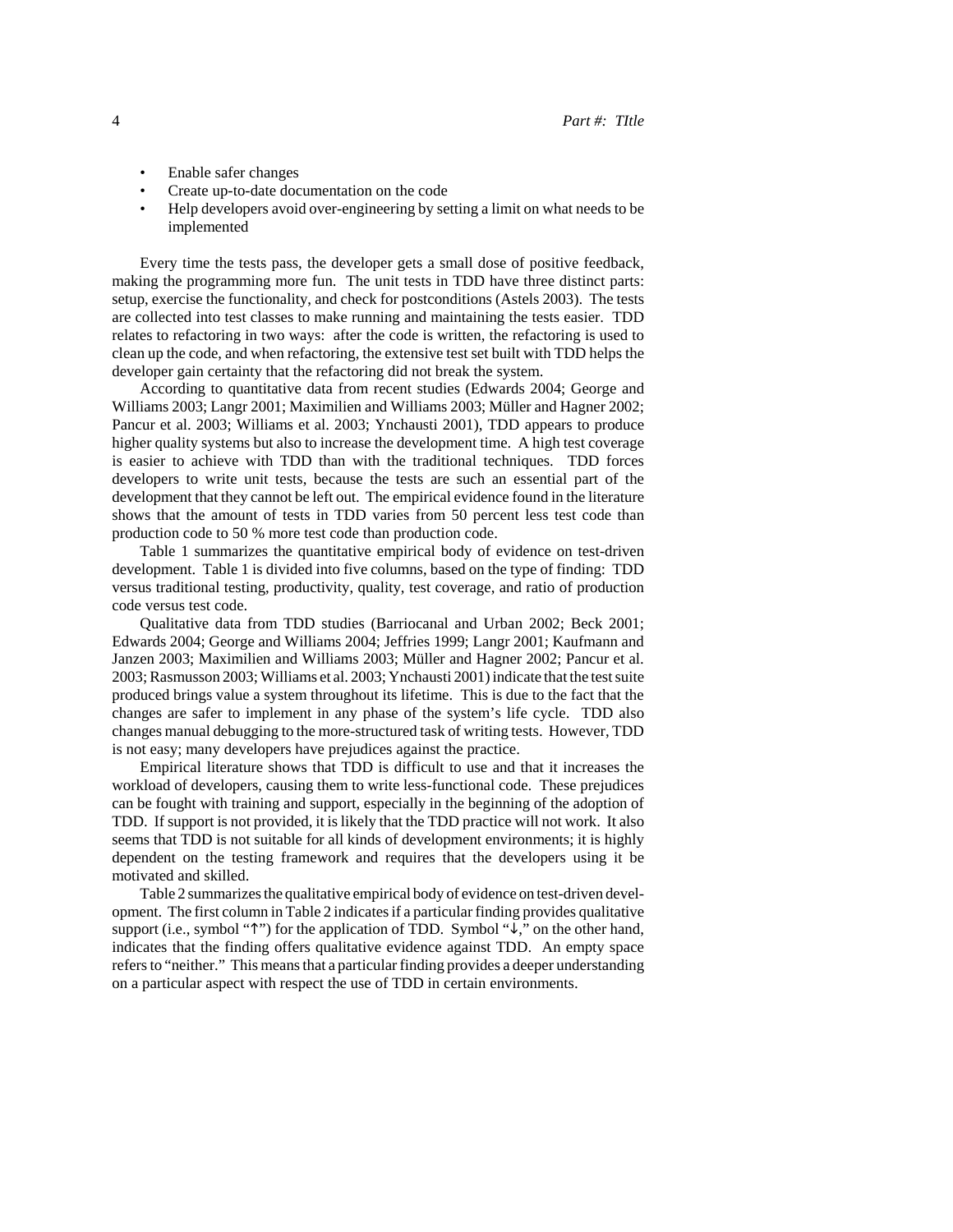| Type of Study,<br>Reference                                      | <b>Iraditional Testing</b><br><b>IDD</b> versus | Productivity                                   | Quality                                           | Test coverage                                    | Ratio of Production Code<br>versus Test Code |
|------------------------------------------------------------------|-------------------------------------------------|------------------------------------------------|---------------------------------------------------|--------------------------------------------------|----------------------------------------------|
| TDD versus tradi-<br>tional, (Langr 2001)                        | 33% more<br>in tests<br>TDD                     |                                                |                                                   |                                                  | 50% more<br>tests than<br>code               |
| TDD versus ad hoc<br>testing, (Maximilien<br>and Williams 2003)  | No unit<br>tests in ad<br>hoc testing           | Minimal<br>impact on<br>productivity<br>in TDD | 50 % lower<br>defect rate<br>in TDD               |                                                  | 50% less<br>tests than<br>code               |
| <b>TDD</b> versus<br>traditional (Edwards<br>2004)               |                                                 |                                                | 45% fewer<br>defects in<br>TDD                    |                                                  |                                              |
| <b>TDD</b> versus<br>traditional<br>(Williams et al.<br>2003)    | 52% fewer<br>tests in<br>TDD                    | Same<br>productivity<br>in both                | 40% lower<br>defect rate<br>in TDD                |                                                  | 50% less<br>tests than<br>code               |
| <b>TDD</b> versus<br>iterative test last<br>(Pancur et al. 2003) |                                                 |                                                |                                                   | 92.6%<br>combined                                |                                              |
| TDD versus<br>waterfall, (George<br>and Williams 2003)           | No unit<br>tests in<br>waterfall                | <b>TDD</b> took<br>16 % more<br>time           | TDD<br>passed 18%<br>more black<br>box tests      | 98%<br>method.<br>92%<br>statement<br>97% branch |                                              |
| <b>TDD</b> versus<br>traditional<br>(Ynchausti 2001)             | No unit<br>tests in<br>traditional              | <b>TDD</b> took<br>$60 - 100\%$<br>more time   | $38 - 267%$<br>fewer<br>defects in<br>TDD         |                                                  | Equal<br>amount of<br>test and<br>code LOC   |
| <b>TDD</b> versus<br>traditional (Müller<br>and Hagner 2002)     |                                                 | "Slight<br>increase on<br>used time in<br>TDD" | "Slight"<br>increase on<br>reliability in<br>TDD" |                                                  |                                              |

*Table 1.* Quantitative Empirical Body of Evidence on Test-Driven Development

h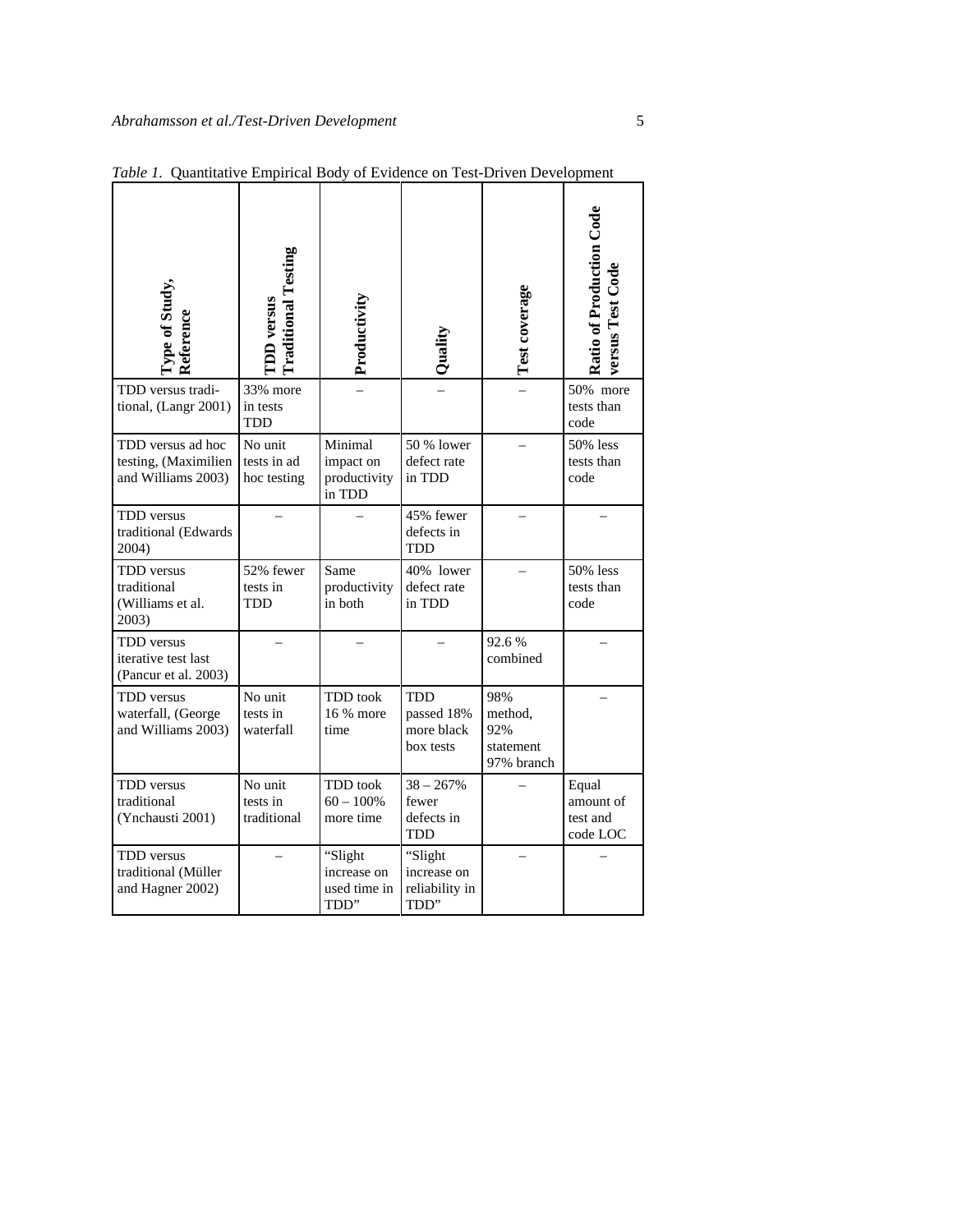|   | <b>Result</b>                                                                                                                                                      | Reference                                                             |  |
|---|--------------------------------------------------------------------------------------------------------------------------------------------------------------------|-----------------------------------------------------------------------|--|
| ↑ | The vast test set that comes with TDD helps to refactor<br>with confidence that the code works.                                                                    | George and Williams 2004;<br>Langr 2001                               |  |
| ↑ | TDD developers are more confident in their code.                                                                                                                   | Edwards 2004; Kaufmann<br>and Janzen 2003; Pancur et<br>al. 2003      |  |
| ↑ | Test set created via TDD will continue to improve the<br>quality of the system throughout its lifetime.                                                            | Maximilien and Williams<br>2003; Williams et al. 2003                 |  |
| ↑ | Adding new functionality to the system built with TDD<br>was easier than to a traditionally built system.                                                          | Langr 2001; Maximilien and<br>Williams 2003; Williams et<br>al. 2003  |  |
| ↑ | TDD produces more testable code, because there is a<br>test already written for it.                                                                                | George and Williams 2003;<br>Langr 2001                               |  |
| ↑ | In TDD, the unit testing actually happens, it cannot be<br>left out because it is an essential part of the<br>development.                                         | George and Williams 2003;<br>Maximilien and Williams<br>2003          |  |
| ↑ | Most developers thought that TDD improves<br>productivity and is effective.                                                                                        | George and Williams 2003                                              |  |
| ↑ | The developers' time is more efficiently used writing<br>unit tests than manual debugging.                                                                         | George and Williams 2004;<br>Williams et al. 2003;<br>Ynchausti 2001; |  |
| ↓ | Resistance at first to use TDD due to inexperience and<br>growth in the amount of work.                                                                            | Maximilien and Williams<br>2003; Müller and Hagner<br>2002            |  |
| ↓ | Developers thought that because of writing tests they<br>had time to write less functionality.                                                                     | Pancur et al. 2003                                                    |  |
| ↓ | Nearly half of the developers thought that TDD faces<br>difficulty in adoption.                                                                                    | George and Williams 2003                                              |  |
|   | TDD training can be used to overcome negative<br>impressions of the TDD practice.                                                                                  | Ynchausti 2001                                                        |  |
|   | When no support for TDD was available, inexperienced<br>developers slipped back to no unit testing development,<br>support at least in the early stages is needed. | Jeffries 1999; Rasmusson<br>2003                                      |  |
|   | Given a chance, only 10 percent of students wrote unit<br>tests.                                                                                                   | Barriocanal and Urban 2002                                            |  |
| ↓ | The TDD group produced insufficient unit tests.                                                                                                                    | Kaufmann and Janzen 2003                                              |  |
|   | If the tests are not automated, they are less likely to be<br>run.                                                                                                 | Maximilien and Williams<br>2003                                       |  |
| ↓ | Graphical user interfaces are hard to build with TDD.                                                                                                              | <b>Beck 2001</b>                                                      |  |
|   | Writing test cases for hard-to-test code requires skill and<br>determination from the developers.                                                                  | George and Williams 2004                                              |  |

*Table 2.* Qualitative Empirical and Anecdotal Body of Evidence on Test-Driven Development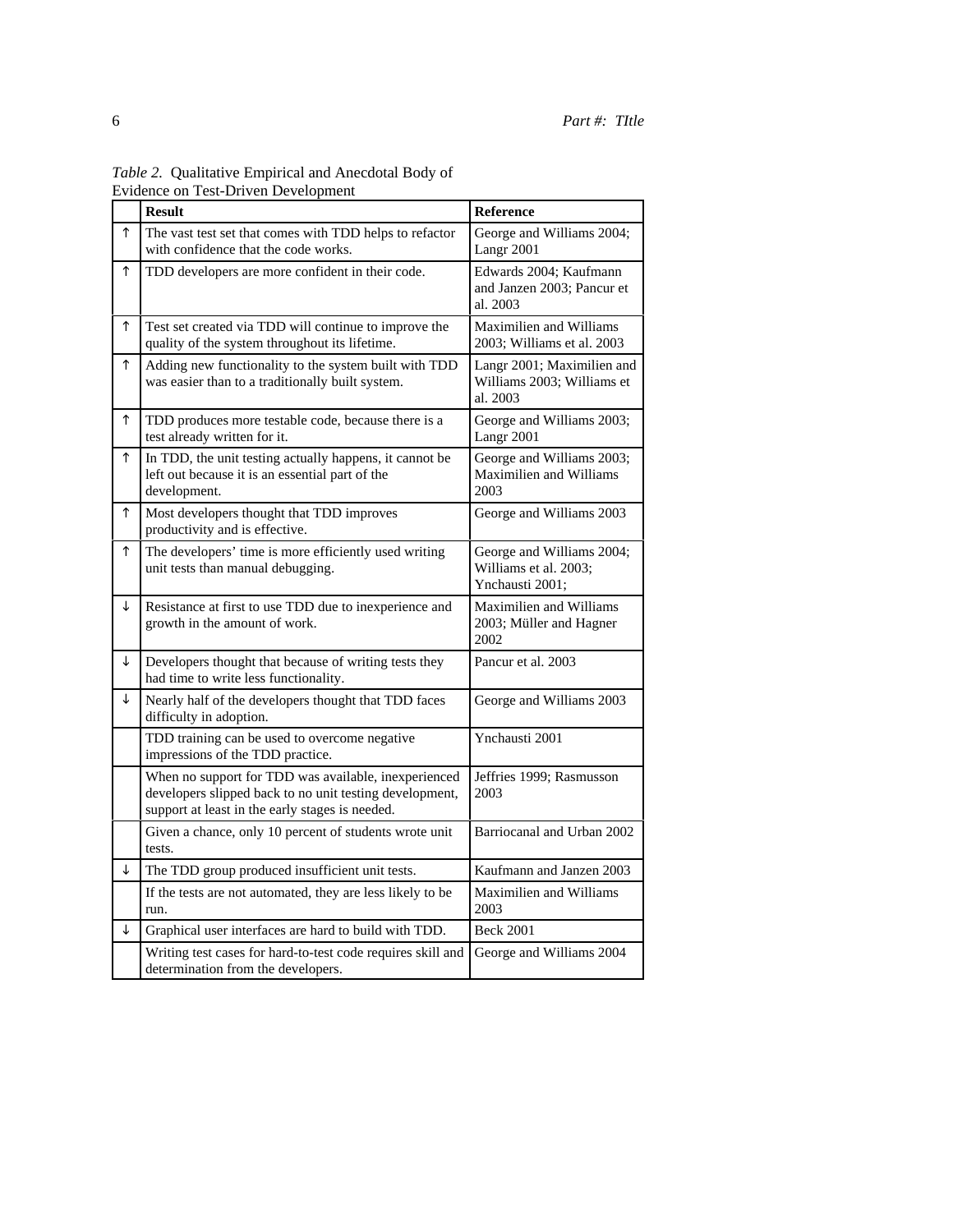# **3 EMPIRICAL RESEARCH DESIGN**

### **3.1 Research Method**

The research approach used in this study contains elements of case study research (Yin 1994), action research (Avison et al. 1999) and experimentation (Wohlin et al. 2000). This type of specific approach has been labeled as the *controlled case study approach* (Salo and Abrahamsson 2004). The term *controlled* is used intentionally. Empirical studies include various forms of research strategies (Basili and Lanubile 1999). *Controlled* is most often associated with the experimentation approach. One central difference between the research strategies is the *level of control*. Following Wohlin et al. (2000, p. 12), "experiments sample over the variables that are being manipulated, while the case studies sample from the variables representing the typical situation." If this is accepted, the experimentation approach can be seen as "a form of empirical study where the researcher has a control over some of the conditions in which the study takes place and control over the independent variables being studied" (Basili and Lanubile 1999, p. 456). Therefore, the use of term controlled in this type of study approach implies that the researchers were in a position to design the implementation environment, i.e., the typical situation (see the next subsection on research setting), beforehand. The developers in this case study developed the product in VTT's laboratory setting close to the researchers.

### **3.2 Research Setting**

A team of four developers was gathered to implement a mobile application for global markets. Three of the four developers were fifth or sixth year university students with industrial experience in software development. One of the developers was an experienced industrial developer. The team worked in a colocated development environment and used a tailored version (i.e., tailored to meet the needs of mobile software development) of the eXtreme Programming method. This paper focuses on one aspect of the used approach, the test-driven development technique.

The project was supported and monitored by a support team in which two of the authors participated. The supporting tasks for TDD consisted of constructing the TDD approach for mobile Java-enabled devices, providing training for the use of the approach, following the TDD process during the project, and assisting in possible problem situations. One of the authors followed the TDD on a biweekly basis and informally discussed the results with the team. On one occasion, one of the authors facilitated the team by participating in test code development, with the goal of providing the team a hands-on example on how the team's TDD practice could be improved.

# **3.3 Data Collection**

Both quantitative and qualitative data were collected. Table 3 indicates the type of data collected, the rationale for its collection, and the interval when it was collected.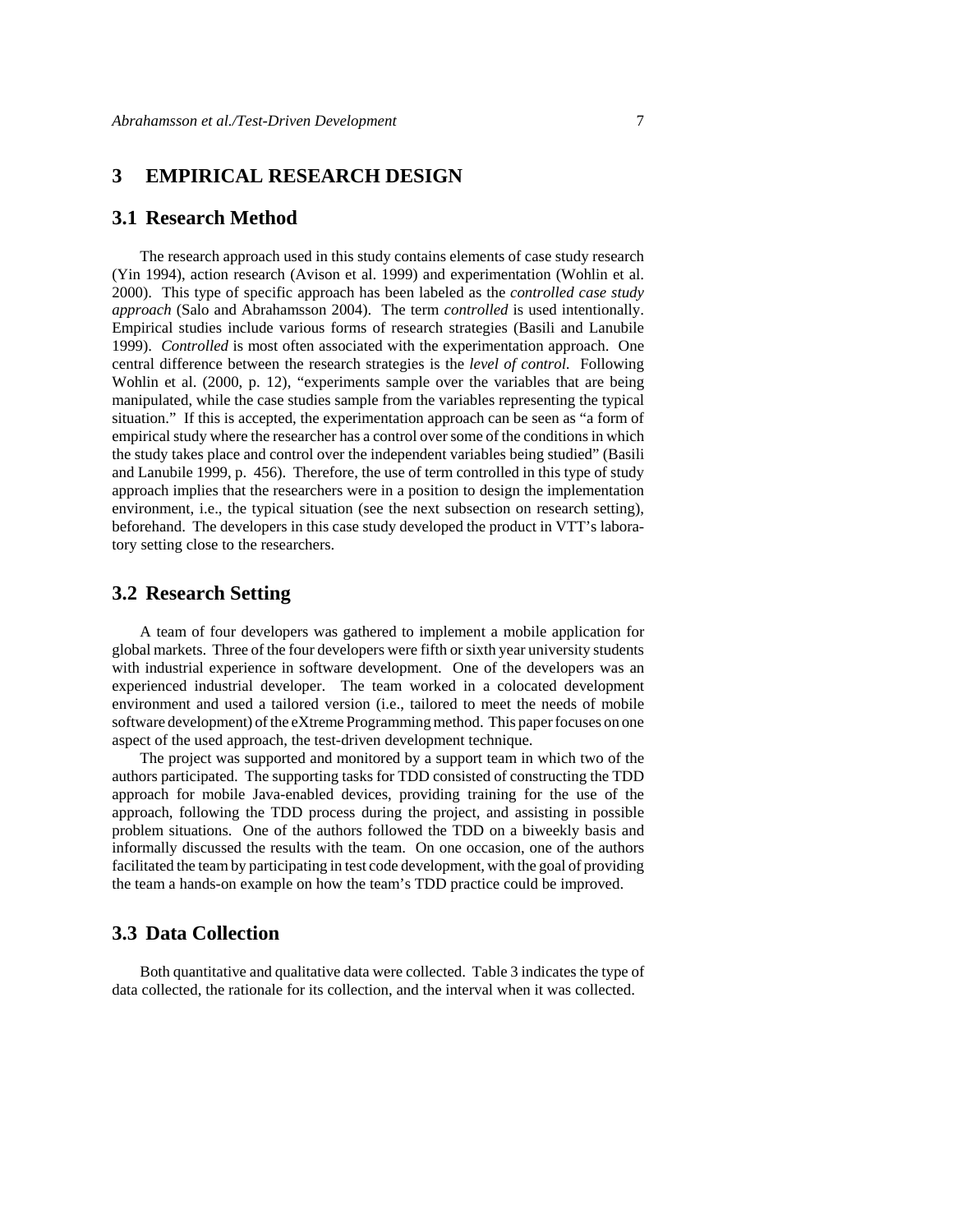| <b>Collected Data</b>                                                                                                              | <b>Rationale</b>                           | <b>Type</b>  | <b>Collection Interval</b> |  |
|------------------------------------------------------------------------------------------------------------------------------------|--------------------------------------------|--------------|----------------------------|--|
| Lines of code                                                                                                                      | Ratio of Test<br>LOC/Application<br>LOC(%) |              | After each iteration       |  |
| Effort use<br>Test development<br>effort used/Applica-<br>tion development<br>effort used (%)                                      |                                            | Ouantitative | Daily                      |  |
| Productivity                                                                                                                       | LOC/hour                                   | Ouantitative | Daily                      |  |
| Structured team<br>interview                                                                                                       | Team perception of<br>the use of TDD       | Qualitative  | After the project          |  |
| Post-iteration<br>Team perception.<br>workshop (Salo 2004)<br>Note, a process<br>improvement<br>mechanism (not only<br>TDD issues) |                                            | Qualitative  | After each iteration       |  |
| Research notes<br>Research ideas,<br>observational findings                                                                        |                                            | Qualitative  | Daily, during the project  |  |

*Table 3.* Collected Quantitative and Qualitative Data

The support team validated the data on a daily or weekly basis, depending on the type of data collected. The purpose of evaluating the effort used for developing tests compared with the effort used in developing the application code is to provide a metric on how much the approach is used in the project.

The qualitative data is collected from three sources: the team interview, postiteration workshops, and the research notes. The structured interview (recorded and transcribed) was conducted after the project. One of the authors kept systematic research notes with his observations throughout the project. The purpose of collecting qualitative data is to find out if there is a correlation between qualitative and quantitative data collected in the project.

# **4 CASE STUDY RESULTS**

## **4.1 Case Project Overview**

The aim of the project was to produce a production monitoring application for mobile Java devices. The product is an added-value service for the existing production planning system that enables a salesperson to visually view the state of the production anywhere, anytime. The mobile Java application is based on a similar application running on the desktop environment. The project, therefore, aimed at transforming the existing product to a mobile environment with reduced functionality. The limited resources of the mobile devices, however, forced the mobile Java application to act as a browser for the existing data. The application was written in Java 2 Micro Edition, using the MIDP 2.0 profile.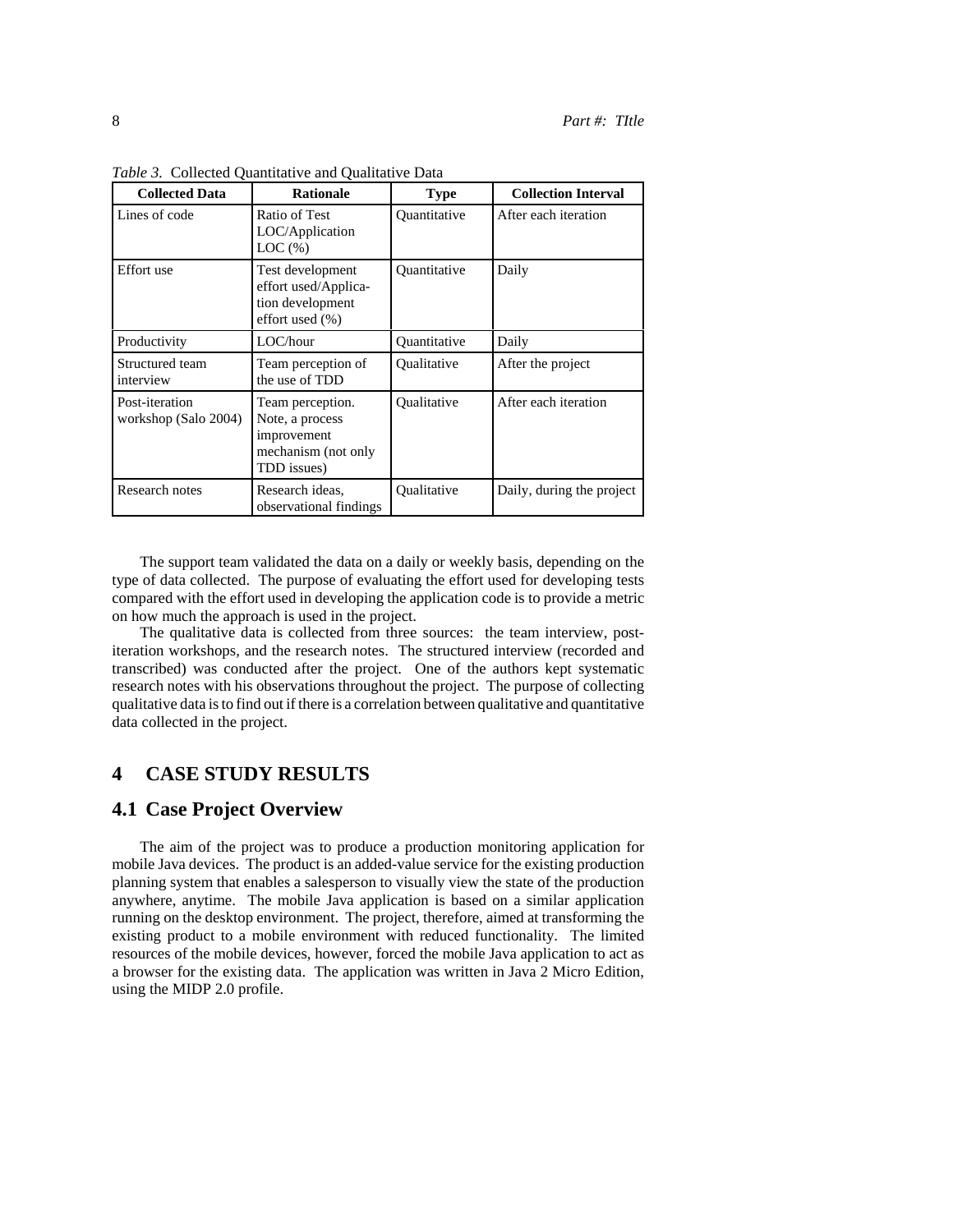|               | <b>Test code</b> | <b>Application</b><br>Code | <b>Total</b><br>Code | % of Tests from<br>Application |
|---------------|------------------|----------------------------|----------------------|--------------------------------|
| <b>Client</b> | 208              | 2665                       | 2873                 | 7.8                            |
| <b>Server</b> | 78               | 972                        | 1050                 | 8.0                            |
| Total         | 286              | 3637                       | 3923                 | 7 Q                            |

*Table 4.* The Lines of Code for the Client, Server and the Whole Application

The project was conducted in the spring of 2004. The total duration of the project was nine weeks, which includes a system test and fixing phases. The project was divided into five iterations, starting with a 1-week iteration, which was followed by three 2-week iterations, with the project concluding in a final 1-week iteration.

# **4.2 Quantitative Results**

This subsection presents the quantitative results of the case study. Table 4 presents overall data on the application, in terms of the total test and application lines of code for the client, the server and the whole application, including the percentage of test lines of code from the application lines of code. Table 4 highlights the fact that the level of test code is very low.

Figure 2 presents the correlation between test code and application code measured in lines of code on the client side of the application, where TDD was intended to be used. The tools used for the development of the server did not enable the use of TDD, and therefore, the server is excluded from the subsequent analysis. The data is presented by iteration and measured by lines of code.



*Figure 2*. Correlation Between Test Code and Application Code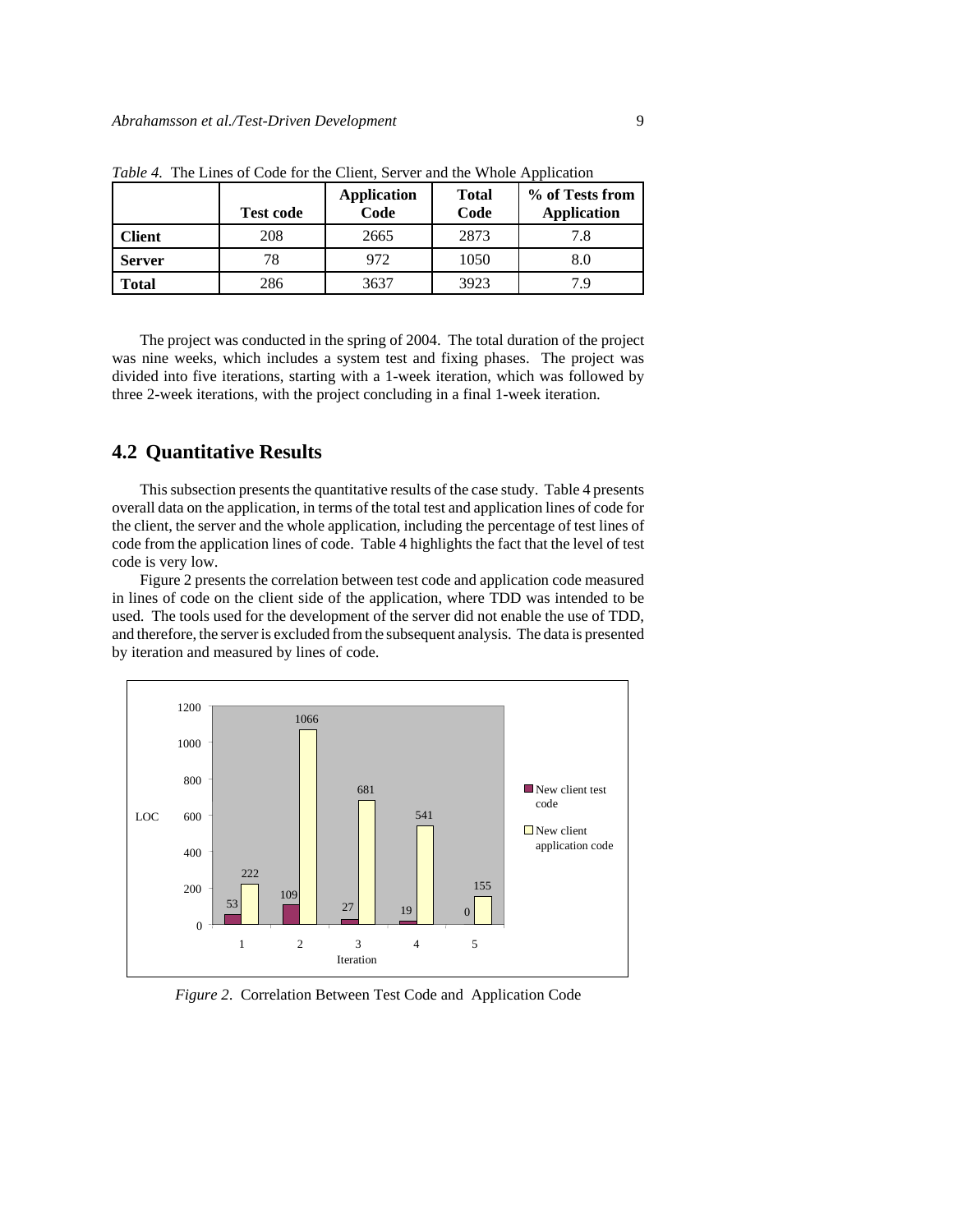

*Figure 3.* Total Productivity in the Case Project



*Figure 4.* Correlation Between Test-Code Development Time and Application-Code Development Time

As it can be seen in Figure 2, the amount of test code compared to the application code is significantly smaller. The total productivity (Figure 3) is lower in the short iterations (1 and 5) and higher in the longer iterations, however, it drops toward the end of the project. The test code productivity follows roughly the same pattern: in the first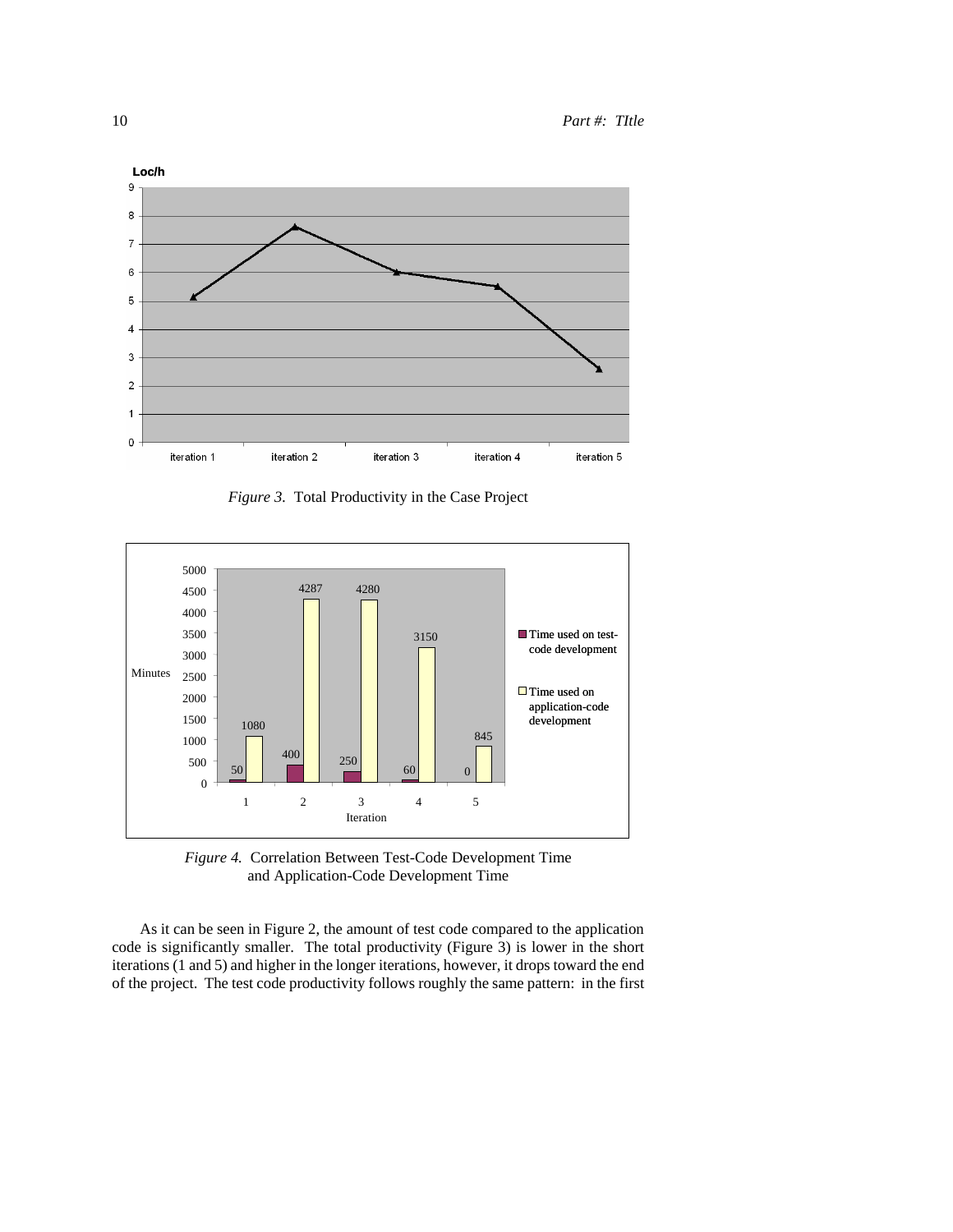iteration, some test code is written, the maximum productivity is reached on iteration 2, and the amount of test code drops from there, leading to the last iteration which did not produce any test code at all.

Figure 4 presents the correlation between the test code development time and the application code development time. Contrary to the lines of code metric, the use of time metric is presented on the level of the whole application. The data is presented by iteration and measured by minutes used in the respective development modes.

Similar to Figure 2, the amount of time used on test-code development is significantly smaller than the time used in application-code development. The time used on application-code development is shorter in the first and fifth of the 1-week iterations than in the 2-week iterations. The largest amount of time was used for application-code development in the second iteration, and the time drops from there toward the end of the project. The time used on test-code development follows the same pattern as the time used in application-code development: In the beginning of the project, the most time was used for test-code development, and the time used drops from there to the last iteration, where no time was used on the test-code development. The total percentage of time used in test-code development is 5.6 percent.

## **4.3 Qualitative Results**

During the project, the researchers perceived that the developers did not seem to see the benefit of the tests; they regarded them more as a burden. The fact that the team did not see the benefit of the tests was realized, for example, on one occasion when the team used two hours to debug the application without running the tests. Afterward, a member of the team commented that if they had run the tests, they would have caught the defect. The team's attitude toward TDD was also seen in the fact that the developers easily slipped into working in the traditional mode of developing software first and forgetting the tests until the end of the development. Comments included

I don't think that we could have found faults [with TDD tests] that we could not have found otherwise.

We just thought that the tests do not offer us any advantage.

The TDD practice clearly had some difficulties in adoption. The team had some negative impressions about it, but they also admitted that some of the reasons for not using TDD were their own.

The whole TDD practice, where you write tests before the program code, is stupid.…The amount of tests will grow so large there is no sense in that.

Maybe we should have been forced to do the tests.

The limited physical resources on the client end of the application developed in the project forced the mobile application to act as a browser for the existing data. The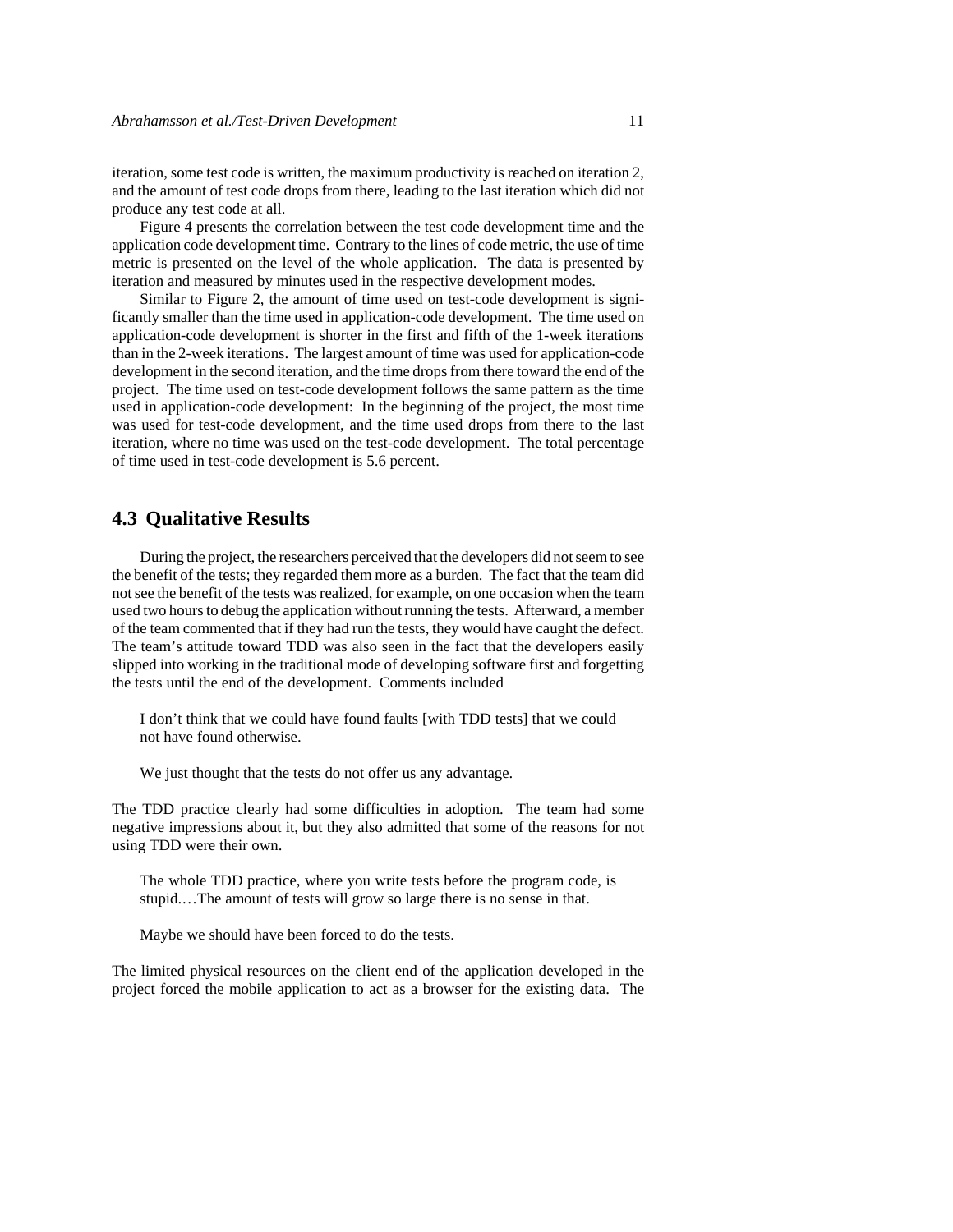application followed the client-server model, and because of the lack of the physical resources on the client end of the application, most of the data processing was done on the server side. So the client's main function was to act as a user interface for the server side. This creates difficulty, which also came up in the team interview.

TDD is not easily applicable to…user interface development and that is just what we are doing. We had very few things to which it would have suited naturally.

During the project, the researchers became concerned about the low number of test code lines and tried to promote the use of TDD by making the TDD process easier for the developers. One of the authors asked the team if the approach used in the project should be made easier to use. The improvement consisted of making running the tests easier by automating the code changes needed in the main class of the application. The team did not see this as being necessary and claimed that the current way, where the changes had to be done by hand every time the team needed to change between TDD and running the application, was effective enough. The team was under delivery pressure as well.

Yet, as stated before, the team was inexperienced with TDD. They thought that they could have achieved better results if they had had more time to get acquainted with the practice and possibly had more support while developing

This was the first time for all of us to try TDD. We probably would have been more capable of using the practice if we had used it previously to develop something [for which] it is better suited.

Maybe if we had a bit longer time to do the training we could have been more capable of using TDD.…Also if a member of the support team would have been with us while developing, it would have helped us to do TDD.

Although the team considered that TDD had difficulties when developing this kind of application, they felt that it could provide advantages in a different kind of application area

TDD could save time at later development phases when adding functionality to application; the developer could use the tests to see if it broke the existing functionality.

I think TDD is good for testing logic…test set could be run to verify if the application broke or not.

The qualitative findings offer interesting results. While the team observed that TDD could provide them some help, they were not very keen in utilizing the practice if not made mandatory. Even when the research team proposed a significant improvement opportunity for the TDD approach in mobile environment, the team refused to give it a try. Yet, the team conceived the TDD practice was useful with testing the logic and verifying the functionality of the software.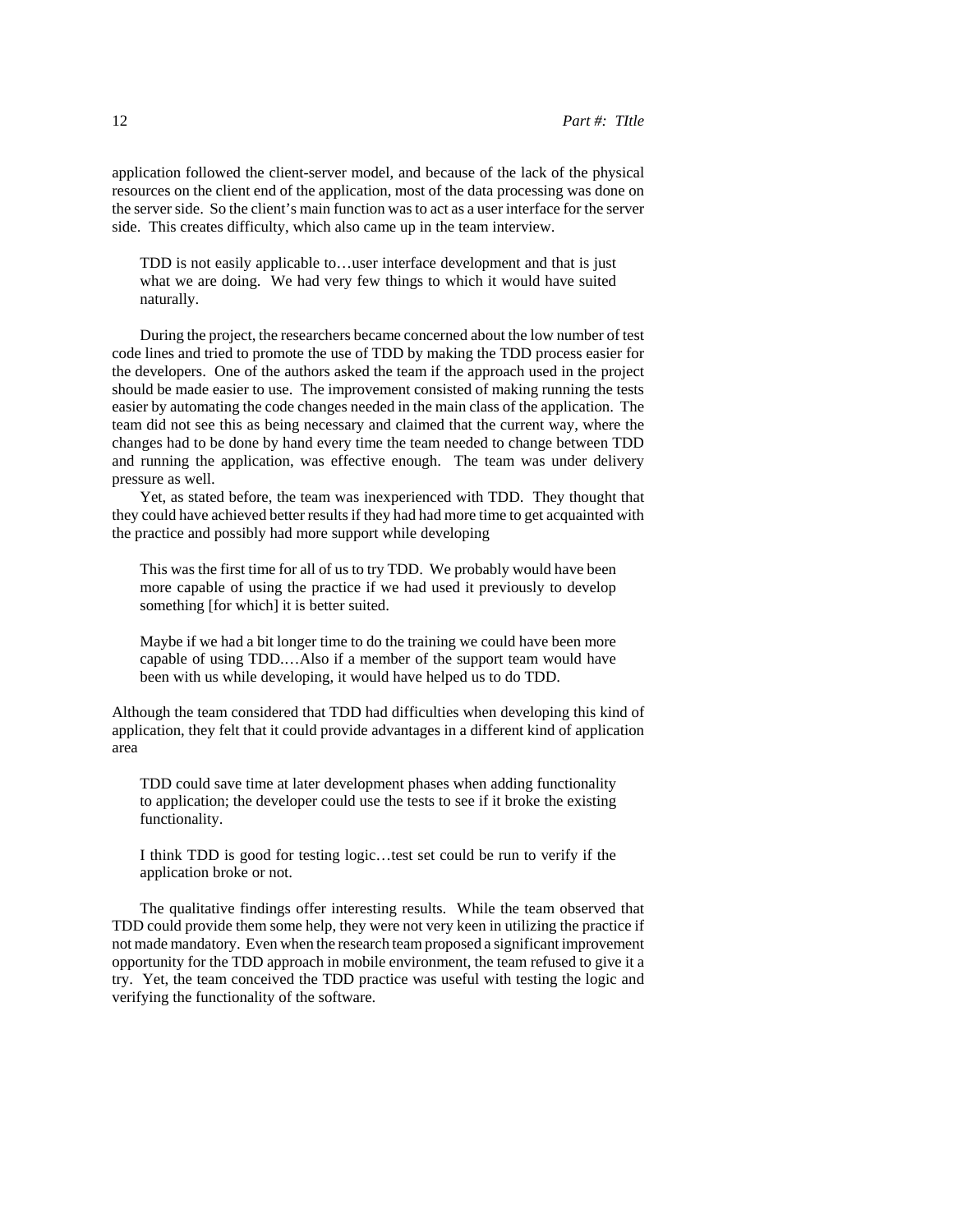# **5 DISCUSSION**

Technical agile solutions, such as TDD, are designed for the type of volatile development environment presented in this study. However, as the results show, this study is inconclusive with regard to the concrete benefits of TDD. We cannot, therefore, determine whether TDD positively or negatively affected the software development. Yet, the project was a remarkable business success, producing a fully marketable mobile application in a very short time frame. Our findings are of importance for practitioners who aim at using agile solutions in their development settings as well as for researchers who conduct case studies and experiments in the area. In the following, the results are mapped against the existing empirical body of evidence, after which the implications in terms of concrete lessons learned during the study are addressed.

# **5.1 Mapping the Results to Existing Empirical Body of Evidence**

TDD studies have shown that TDD projects generally produce somewhere from 50 percent less to 50 percent more test code than application code (Langr 2001; Maximilien and Williams 2003; Williams et al. 2003; Ynchausti 2001). In this study, the ratio was only 7.8 percent. This could also indicate that TDD is poorly applicable for the mobile Java environment due to technical challenges. Yet, the particular approach designed for this study was pre-tested by the research team and found feasible. More importantly, the low amount of test code can be explained by observing the qualitative data, where the development team clearly indicated reluctance for adoption of TDD for actual use, due to reasons of difficulty, inexperience, and application domain. In particular, the developers expressed that TDD was not suitable the kind of application that the project involved (i.e., a browser type with a strong focus on user interfaces). TDD authors have brought this up earlier (e.g., Beck 2001). Prior experience in unit testing generally, and TDD in particular, has been found to contribute to the adoption rate. Our study is in line with these findings. The development team had not been exposed to test-first design or development prior to the project. George and Williams (2004) also propose that the adoption of the TDD practice requires determined and skilled developers.

In terms of effort used, results show that in the first iteration, the team used up to 30 percent of effort for TDD. This dropped quickly in the subsequent iterations. Qualitative evidence points out that the team found TDD provide them little or no added value, for the to reasons explicated above. It should be noted that the server side of the software was developed in the desktop environment, and the team used JUnit as the testing tool in that project. Although having a different, more sophisticated tool for TDD available, the team still did not manage to produce tests.

### **5.2 Lessons Learned**

Half way through the case project, the research team realized that the TDD technique was not going to be systematically used within the project. Some measures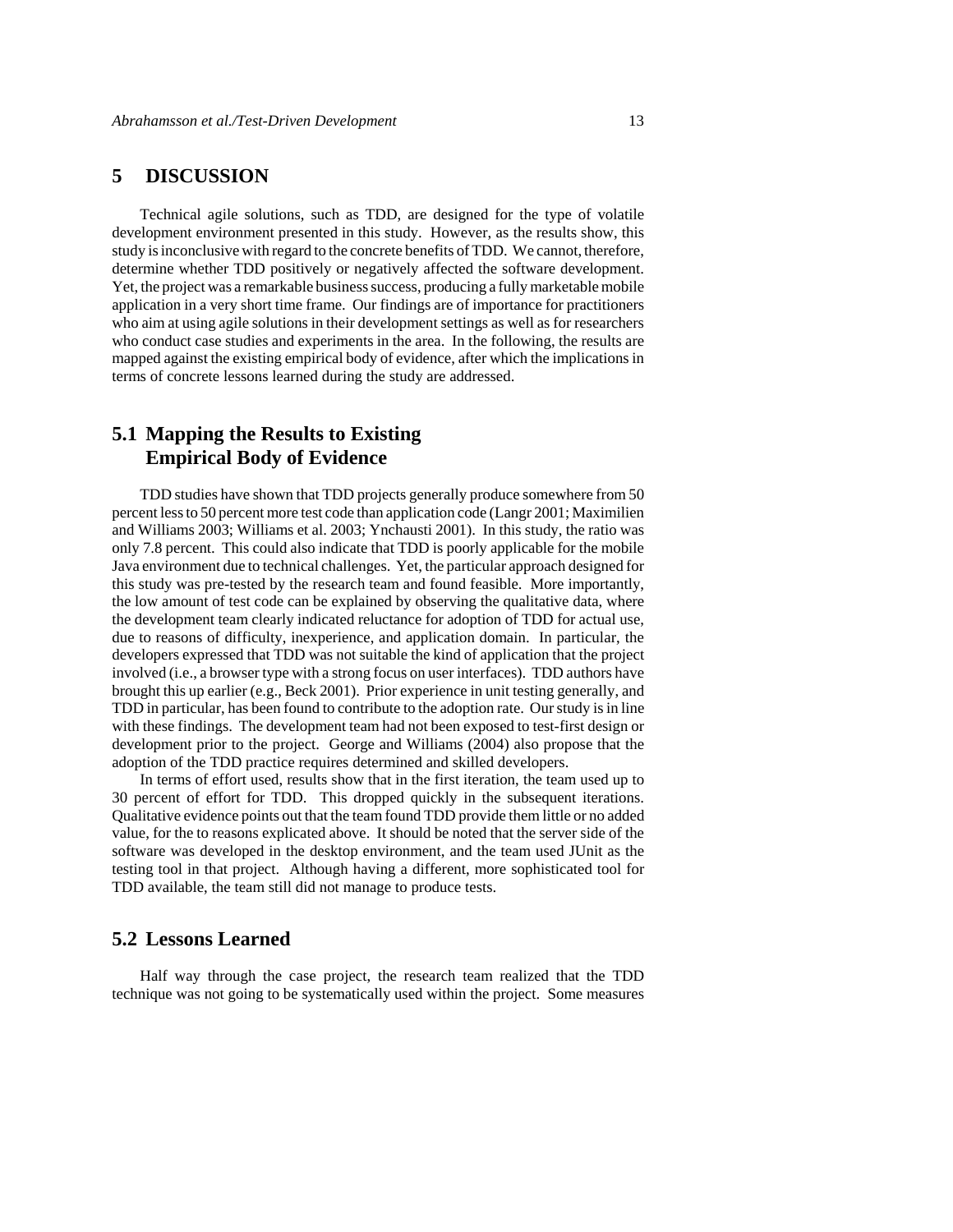(i.e., extra training and mentoring support) were used to ease the adoption of the technique but, as the results show, the situation was not improved. Therefore, it is important to understand the reasons for the reluctance to adopt the TDD technique in practice.

#### **5.2.1 Lack of Motivation**

A proper use of TDD requires that developers write about the same amount of test code as actual production code. Therefore, it requires a lot of motivation and discipline to author the extra code in a tightly scheduled project. Clearly, our developers acknowledged the extra work needed to be done, but did not see the benefits of TDD. One reason for this may have been the fact that the developers did not have to live through the maintenance phase of the product, where new features would be added without breaking the existing solution. In addition, the developers perceived the quality issues as being of less importance in such a small project.

It would have been possible to put more pressure on the team with regard to the use of TDD *per se*. Yet, the project was under business delivery pressure and the end product was their primary concern, as is the case in industry. Moreover, we find that motivation to use and acceptance of a new technology should emerge from use and actual benefits. In our case, the team did not achieve an early victory with the process innovation, which hindered effectively further application opportunities.

#### **5.2.2 Developers' Inexperience**

The development team spent a considerable amount of time in solving technical issues related to the mobile development environment and programming solutions (i.e., use of architectural patterns, threads, etc.). Only one of the team members was an expert in mobile Java programming. Moreover, the application domain was filled with domainspecific details with regard to production planning system operations. Experience with these issues would most likely have eased the adoption of the test-driven mind set. TDD is also a personal-level development practice and, therefore, may be more difficult to adopt than other agile development techniques such as rapid release cycles, agile modeling, and constant communication. The learning curve appears to be steeper in the case of TDD than in the other agile practices. While the team used a so-called green field approach (i.e., they adopted many agile techniques at once), it may well be that the project's time-frame was too tight for the most difficult practices. A more effective strategy would have been to introduce fewer new techniques on a first-of-a-kind project and recommend TDD on the following projects, when the developers would be more experienced with the other new development techniques.

#### **5.2.3 Immature Development Environment for TDD**

The TDD method relies on using an extensive set of tests that are constantly executed during development. It must be possible to run the test suite automatically without too much effort. The tools for implementing TDD in the case project's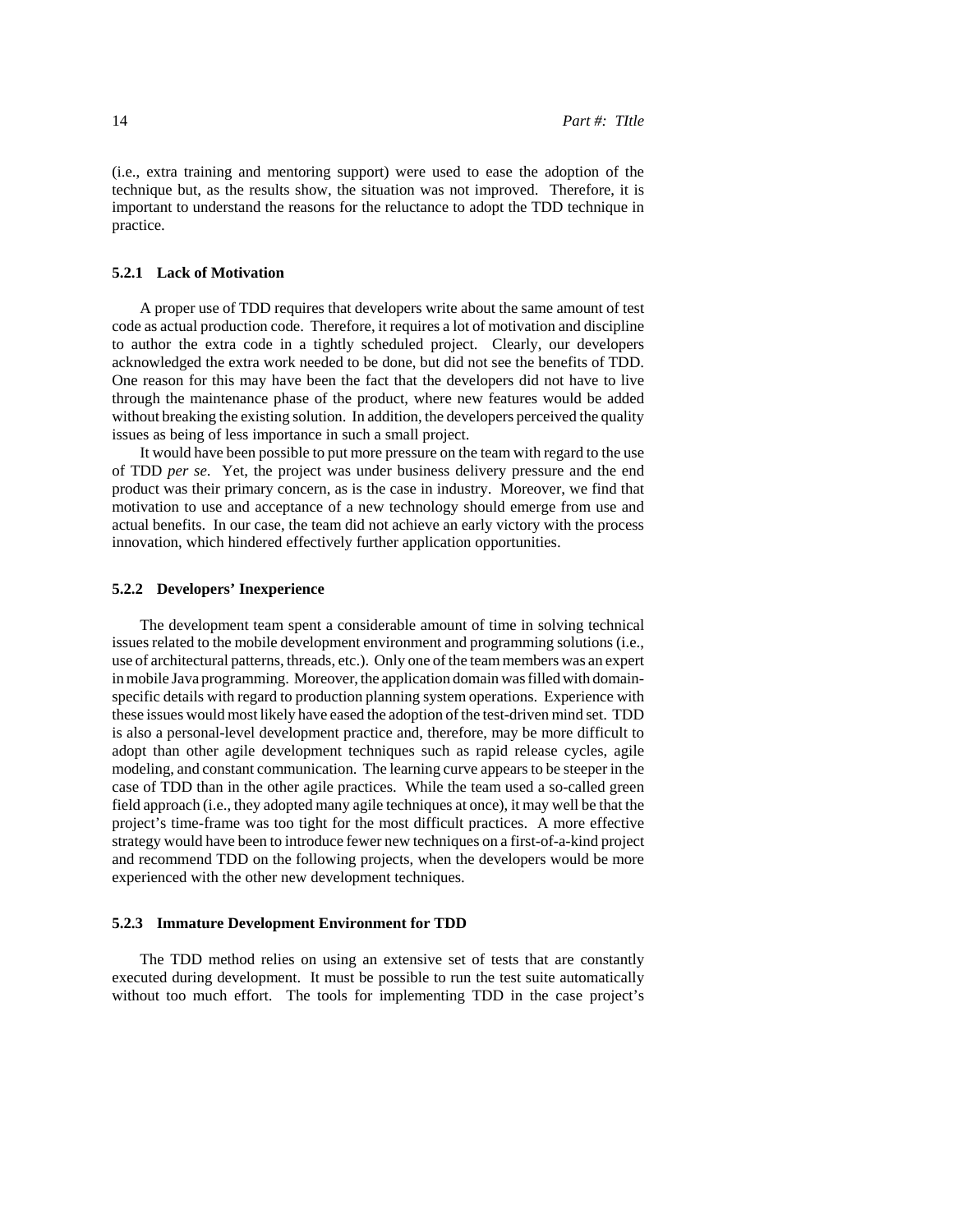development environment were found to be immature. In addition, the development included significant user interface implementation, an area where the tools for executing TDD are only beginning to come into more general use.

#### **5.2.4 Absence of a Mentor**

A brief basic training of the concepts of TDD was provided prior to project launch. This turned out to be an overly optimistic approach for introducing a new technique in practical terms. TDD is not learned in a one-day course. We suspect that mastery of the technique requires several months of intense use. For a short project, such as the case study presented here, where developers were not familiar with the technique, a mentor within the project team is required. Constant advice and motivation from the mentor would have eased use, even in times when resistance occurred.

# **6 CONCLUSIONS**

The mobile telecommunications industry has proved to be highly competitive, uncertain, and dynamic environment. Industries operating in such a turbulent marketplace is particularly interested in trying out technical agile solutions. This study reported the results of a case study, where a development team attempted to use testdriven development in a mobile development environment with little success. Nevertheless, the project was highly successful in the business sense.

For business managers and others, this study bears important implications. In particular, this study points out that the adoption of a certain agile technique or approach is not a straightforward, silver-bullet solution. Business managers should stay alert in the midst of the hype before mandating the use of agile solutions in their organizations. Developers should keep their heads up as well. This case has demonstrated that very few if any of the technical agile solutions can be adopted and used without proper, systematic software process improvement tactics. While this study fails to provide empirical evidence either for or against test-driven development, it highlights the obstacles hindering adoption. We believe that the results of our study are applicable in other environments and agile techniques. Agile improvements at the technical level require as careful planning and follow-up as any other software engineering innovation. An interesting avenue for future research would be the use innovation theories, such as León's (1996) innovation adoption profiles, to analyze the adoption of agile solutions in practical settings. Concrete empirical evidence should still be collected, however.

This study maintains that business agility cannot be achieved without considering all organizational levels, including development teams and personnel. Software engineering research and practice has produced technical solutions, which have been the focus of this paper. Information systems research is likely to provide the needed extension to the organizational and interorganizational levels. Yet, even low-level agile changes are not easily implemented. We plan to continue the validation of agile solutions in future case studies.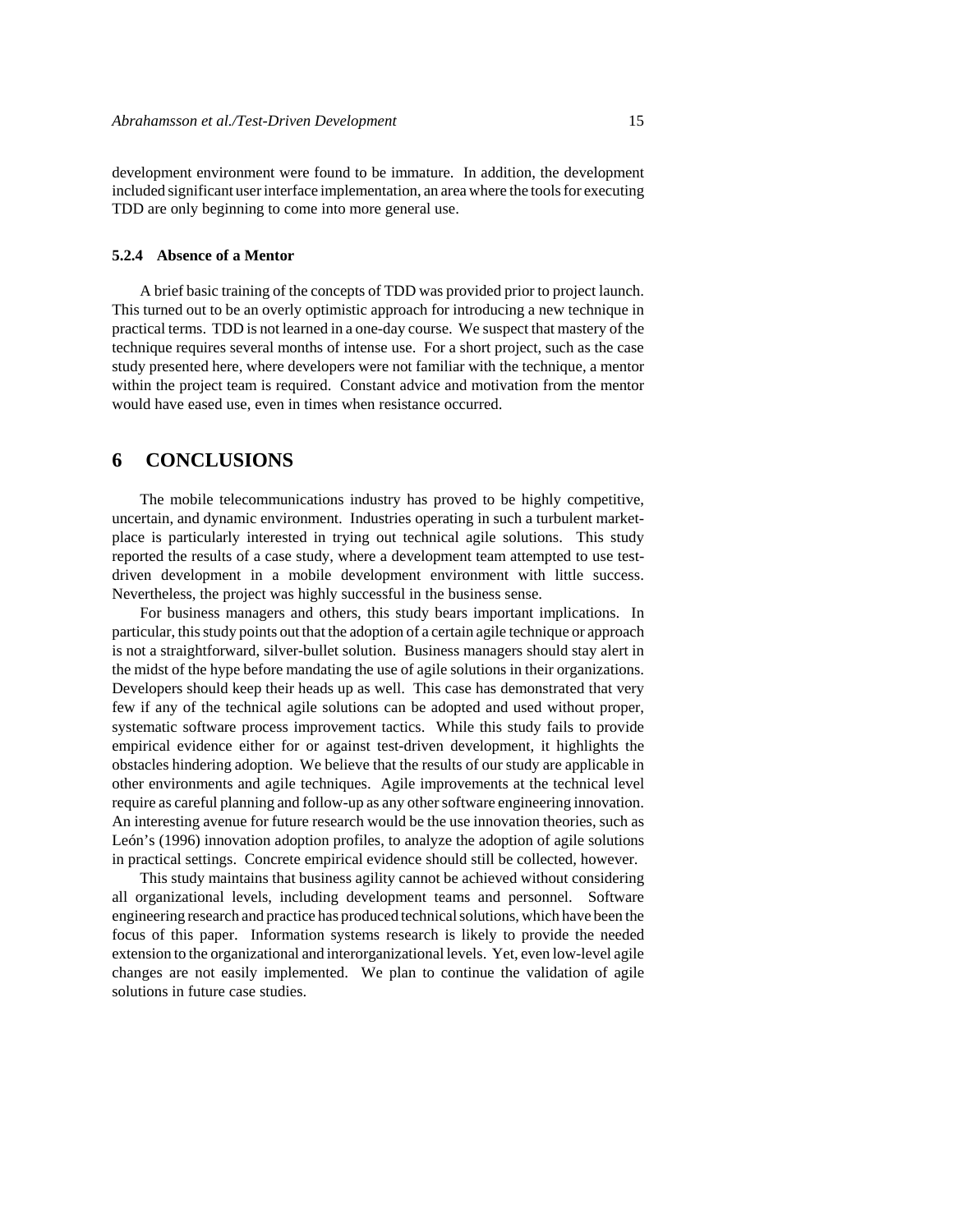## **REFERENCES**

- Abrahamsson, P., Salo, O., Ronkainen, J., and Warsta, J. *Agile Software Development Methods: Review and Analysis*, Espoo, Finland: Technical Research Centre of Finland, VTT Publications 478, 2002 (available online at http://www.vtt.fi/inf/pdf/publications/2002/ P478.pdf).
- Abrahamsson, P., Warsta, J., Siponen, M. T., and Ronkainen, J. "New Directions on Agile Methods: A Comparative Analysis," in *Proceedings of the 25th International Conference on Software Engineering*, Los Alamitos, CA: IEEE Computer Society Press, 2003, pp. 244- 254.
- Astels, D. *Test-Driven Development: A Practical Guide,* Upper Saddle River, NJ: Prentice Hall, 2003.
- Avison, D., Lau, F., Myers, M., and Nielsen, P. A. "Action Research," *Communications of the ACM* (42:1), 1999, pp. 94-97.
- Barriocanal, E. G., and Urban, M.-A. S. "An Experience in Integrating Automated Unit Testing Practices in an Introductory Programming Course," *ACM SIGCSE Bulletin* (34), 2002, pp. 125-128.
- Basili, V. R. , and Lanubile, F. "Building Knowledge through Families of Experiments," *IEEE Transactions on Software Engineering* (25), 1999, pp. 456-473.
- Beck, K. "Aim, Fire," *IEEE Software* (18:5), 2001, pp. 87-89.
- Beck, K. "Embracing Change with Extreme Programming," *IEEE Computer* (32:10), 1999, pp. 70-77.
- Beck, K. *Test-Driven Development: By Example*, New York: Addison-Wesley, 2003.
- Boehm, B., and Turner, R. *Balancing Agility and Discipline: A Guide for the Perplexed,* Boston: Addison-Wesley, 2003.
- Edwards, S. H. "Using Software Testing to Move Students from Trial-and-Error to Reflection-in-Action," in *Proceedings of the 35th SIGCSE Technical Symposium on Computer Science Education*, New York: ACM Press, 2004, pp. 26-30.
- Fowler, M. *Refactoring: Improving the Design of Existing Code*, Boston: Addison Wesley Longman, 1999.
- George, B., and Williams, L. "An Initial Investigation of Test Driven Development in Industry," in *Proceedings of the ACM Symposium on Applied Computing*, New York: ACM Press, 2003, pp. 1135-1139.
- George, B., and Williams, L. "A Structured Experiment of Test-Driven Development," *Information and Software Technology* (46:5), 2004, pp. 337-342.
- Jeffries, R. E. "Extreme Testing," *Software Testing & Quality Engineering* (1:2), March/April 1999, pp. 23-26.
- Kaufmann, R., and Janzen, D. "Implications of Test-Driven Development A Pilot Study," in *Proceedings of the Conference on Object-Oriented Programming Systems Languages and Applications (OOPSLA)*, New York: ACM Press, 2003, pp. 298-299.
- Lal, D., Pitt, D. C., and Beloucif, A. "Restructuring in European Telecommunications: Modeling the Evolving Market," *European Business Review* (13:3), 2001, pp. 152-156.
- Langr, J. "Evolution of Test and Code via Test-First Design," paper presented at the Conference on Object Oriented Programming Systems Languages and Applications (OOPSLA), Tampa Bay, FL, 2001.
- Larman, C., and Basili, V. R. "Iterative and Incremental Development: A Brief History," *IEEE Software* (20), 2003, pp. 47-56.
- León, G. "On the Diffusion of Software Technologies: Technological Frameworks and Adoption Profiles," in *Diffusion and Adoption of Information Technology*, K. Kautz and J. Pries-Heje (Eds.), Padstow, Cornwall, England: TJ Press Ltd., 1996, pp. 96-116.